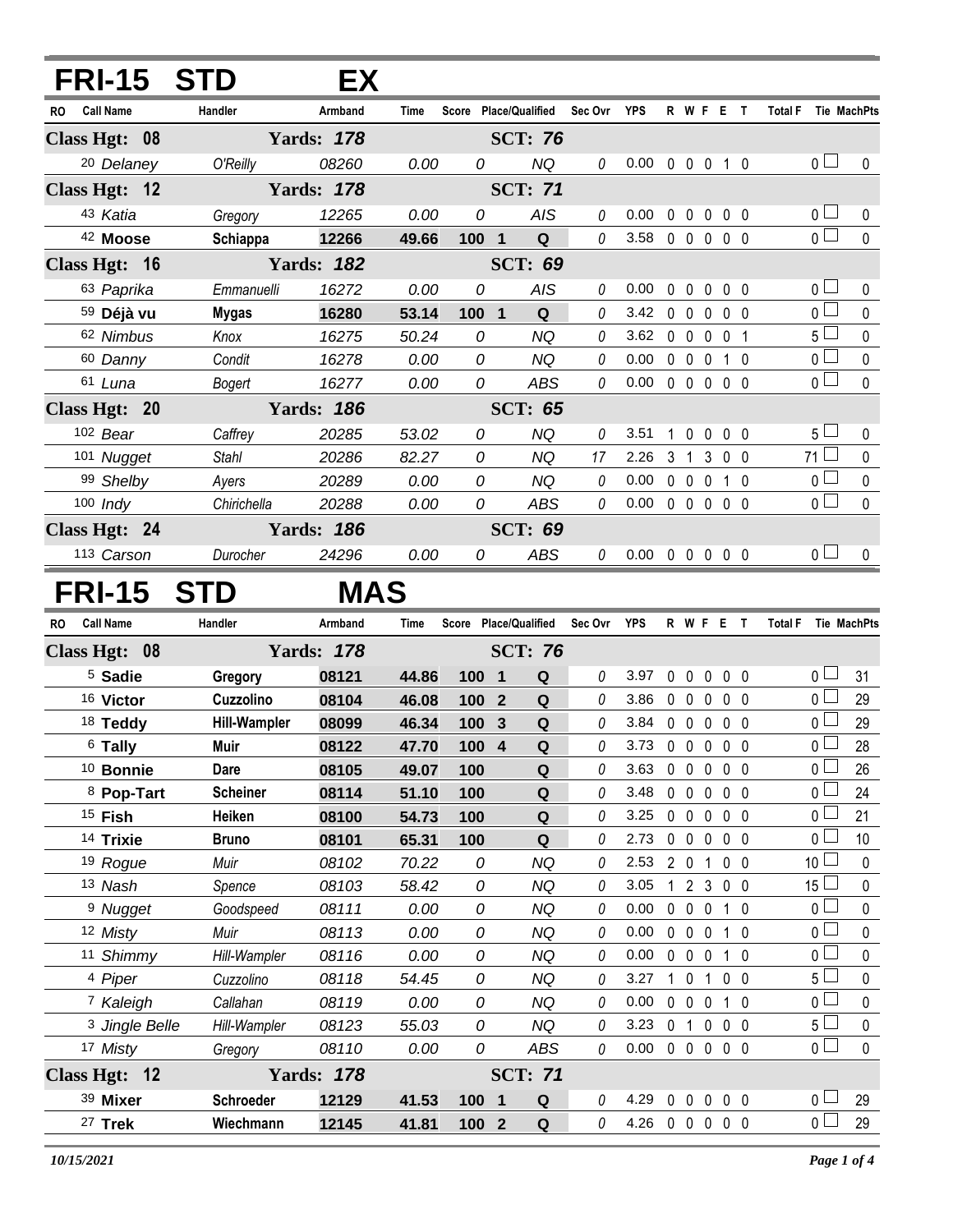| 41 Bella             | <b>Bintliff</b>   | 12126             | 58.52 | 100 3            |                  | Q              | 0        | 3.04                  |                |                   | $0\quad 0\quad 0\quad 0\quad 0$ |                | 0 <sub>1</sub>  | 12          |
|----------------------|-------------------|-------------------|-------|------------------|------------------|----------------|----------|-----------------------|----------------|-------------------|---------------------------------|----------------|-----------------|-------------|
| <sup>28</sup> Keegan | O'Reilly          | 12144             | 58.88 | 100 4            |                  | Q              | 0        | 3.02                  |                | $0\quad 0\quad 0$ |                                 | 0 <sub>0</sub> | 0 <sub>1</sub>  | 12          |
| 40 Kal-El            | Gagnon            | 12124             | 36.16 | 0                |                  | <b>NQ</b>      | 0        | 4.92                  |                | $0 \t0 \t1$       |                                 | 0 <sub>0</sub> | 0 L             | $\mathbf 0$ |
| 38 Digby             | <b>Brawner</b>    | 12131             | 0.00  | 0                |                  | <b>NQ</b>      | 0        | 0.00                  |                | $0\quad 0\quad 0$ |                                 | 1 0            | 0 <sub>0</sub>  | $\mathbf 0$ |
| 37 Targhee           | Schroeder         | 12132             | 33.36 | 0                |                  | <b>NQ</b>      | 0        | 5.34                  |                | $0\quad 0$        | $\mathbf{1}$                    | 0 <sub>0</sub> | 0 L             | 0           |
| 35 Minute            | <b>Bintliff</b>   | 12133             | 40.60 | 0                |                  | <b>NQ</b>      | 0        | 4.38                  |                | $0\quad 0$        | $\mathbf{1}$                    | 0 <sub>0</sub> | 0 <sub>l</sub>  | $\pmb{0}$   |
| 33B                  | Hill-Wampler      | 12134             | 59.07 | 0                |                  | <b>NQ</b>      | 0        | 3.01                  |                | $1\quad1$         | $\mathbf 0$                     | 0 <sub>0</sub> | 10 <sup>1</sup> | 0           |
| 32 Breeze            | Karp              | 12135             | 0.00  | 0                |                  | <b>NQ</b>      | 0        | 0.00                  |                | $0\quad 0\quad 0$ |                                 | 1 0            | 0 <sub>0</sub>  | 0           |
| <sup>29</sup> Spark  | <b>Bintliff</b>   | 12136             | 0.00  | 0                |                  | <b>NQ</b>      | 0        | 0.00                  |                | $0\quad 0\quad 0$ |                                 | $1\quad0$      | 0 L             | 0           |
| 31 Pippi             | Cornelius         | 12139             | 0.00  | 0                |                  | <b>NQ</b>      | 0        | 0.00                  |                | $0\quad 0\quad 0$ |                                 | 1 0            | 0 <sub>0</sub>  | 0           |
| 30 Zor-el            | Bergmann          | 12142             | 67.39 | 0                |                  | <b>NQ</b>      | 0        | 2.64                  |                | $1\quad 0$        | $\mathbf{1}$                    | 0 <sub>0</sub> | 5 l             | 0           |
| 36 Kylie             | Parkin            | 12146             | 48.76 | 0                |                  | <b>NQ</b>      | 0        | 3.65                  |                |                   | 0 0 2 0 0                       |                | 0 <sub>0</sub>  | $\pmb{0}$   |
| 34 Ruby              | Berry             | 12268             | 55.41 | 0                |                  | NQ             | 0        | 3.21                  |                |                   | 1 0 0 0 0                       |                | $5 \perp$       | $\pmb{0}$   |
| Class Hgt: 16        |                   | <b>Yards: 182</b> |       |                  |                  | <b>SCT: 69</b> |          |                       |                |                   |                                 |                |                 |             |
| 52 Hula              | Ancona            | 16160             | 40.23 | 100 1            |                  | Q              | 0        | 4.52                  | $\mathbf 0$    | $\mathbf{0}$      | $\mathbf 0$                     | 0 <sub>0</sub> | 0 <sub>0</sub>  | 28          |
| 53 Surf              | Wiechmann         | 16156             | 42.57 | 100              | $\overline{2}$   | Q              | 0        | 4.28                  |                | $0\quad 0\quad 0$ |                                 | $0\quad 0$     | 0 <sub>0</sub>  | 26          |
| 58 Kip               | <b>Fronheiser</b> | 16150             | 43.34 | 100              | 3                | Q              | 0        | 4.20                  |                |                   | 00000                           |                | 0 <sub>0</sub>  | 25          |
| <sup>48</sup> Shine  | Harrington        | 16172             | 49.16 | 100              | $\overline{4}$   | ${\bf Q}$      | 0        | 3.70                  |                | $0\quad 0\quad 0$ |                                 | $0\quad 0$     | 0 l             | 19          |
| 50 Frankie           | Koehler           | 16162             | 51.44 | 100              |                  | Q              | 0        | 3.54                  |                | $0\quad 0\quad 0$ |                                 | 0 <sub>0</sub> | $0-$            | 17          |
| 56 Joey              | Condit            | 16152             | 0.00  | 0                |                  | <b>NQ</b>      | 0        | 0.00                  |                | $0\quad 0\quad 0$ |                                 | 1 0            | ΟL              | $\mathbf 0$ |
| 55 RivaMni           | Kappe             | 16154             | 44.71 | 0                |                  | <b>NQ</b>      | 0        | 4.07                  |                | $1\quad 0$        | 1                               | $0\quad 0$     | 5 <sub>1</sub>  | $\pmb{0}$   |
| 54 Yogi Bear         | Paicer            | 16155             | 57.79 | 0                |                  | <b>NQ</b>      | 0        | 3.15                  |                |                   | 3 1 2 0 0                       |                | 20 <sup>1</sup> | 0           |
| 51 Spinner           | Fluet             | 16161             | 59.78 | 0                |                  | <b>NQ</b>      | 0        | 3.04                  |                |                   | 1 2 0 0 0                       |                | $15$ $-$        | $\pmb{0}$   |
| 49 Tucker            | Powell            | 16169             | 48.50 | 0                |                  | <b>NQ</b>      | 0        | 3.75                  |                | $0\quad 0$        | 1                               | 0 <sub>0</sub> | 0 L             | $\mathbf 0$ |
| 57 Rhys              | Midura            | 16151             | 0.00  | 0                |                  | ABS            | $\theta$ | 0.00                  |                |                   | 00000                           |                | 0 <sub>0</sub>  | $\mathbf 0$ |
| Class Hgt: 20        |                   | <b>Yards: 186</b> |       |                  |                  | <b>SCT: 65</b> |          |                       |                |                   |                                 |                |                 |             |
| 77 Artie Ross        | Rose              | 20224             | 0.00  | 0                |                  | AIS            | 0        | 0.00                  |                |                   | 00000                           |                | 0 <sub>0</sub>  | $\bf{0}$    |
| 76 Leia              | <b>Scripko</b>    | 20227             | 35.36 | 100 1            |                  | $\mathbf Q$    | 0        | 5.26                  |                |                   | 00000                           |                | 0 <sub>0</sub>  | 29          |
| 95 Cynna             | <b>Fischer</b>    | 20184             | 36.84 | 100 2            |                  | $\mathbf Q$    | 0        | 5.05                  |                |                   | 00000                           |                | 0 l             | 28          |
| 75 Tag               | Lechner           | 20230             | 38.75 | 100 3            |                  | $\mathbf Q$    | 0        | 4.80 0 0 0 0 0        |                |                   |                                 |                | $\overline{0}$  | 26          |
| 90 Tucker            | <b>Williams</b>   | 20195             | 38.97 | 100 <sub>1</sub> | $\boldsymbol{4}$ | Q              | 0        | 4.77                  |                | $0\ 0\ 0$         |                                 | $0\quad 0$     | 0 l             | 26          |
| 92 Siri              | <b>Doering</b>    | 20193             | 40.85 | 100              |                  | Q              | 0        | 4.55                  |                | $0\quad 0\quad 0$ |                                 | 0 <sub>0</sub> | 0 L             | 24          |
| 71 Sugar Ray         | Goldman           | 20291             | 43.66 | 100              |                  | Q              | 0        | 4.26                  |                | $0\quad 0\quad 0$ |                                 | 0 <sub>0</sub> | 0 l             | 21          |
| 84 O'Neill           | Keeshen           | 20210             | 44.49 | 100              |                  | Q              | 0        | 4.18                  |                | $0\quad 0\quad 0$ |                                 | 0 <sub>0</sub> | ΟL              | 20          |
| 73 Ghost             | <b>Patrick</b>    | 20232             | 45.72 | 100              |                  | Q              | 0        | 4.07                  |                | $0\quad 0\quad 0$ |                                 | 0 <sub>0</sub> | 0 l             | 19          |
| 96 Emily             | <b>McGuigan</b>   | 20182             | 46.55 | 100              |                  | Q              | 0        | 4.00                  |                | $0\quad 0\quad 0$ |                                 | 0 <sub>0</sub> | 0 L             | 18          |
| 88 Gretel            | Leonard           | 20199             | 50.85 | 100              |                  | Q              | 0        | 3.66                  |                | $0\quad 0$        | $\mathbf 0$                     | 0 <sub>0</sub> | 0 l             | 14          |
| 72 Regan             | Jahn              | 20282             | 51.71 | 100              |                  | Q              | 0        | 3.60                  |                | $0\quad 0\quad 0$ |                                 | $0\quad 0$     | 0 <sub>0</sub>  | 13          |
| 74 Phil              | Salerno           | 20231             | 61.74 | 100              |                  | Q              | 0        | 3.01                  |                | $0\quad 0\quad 0$ |                                 | 0 <sub>0</sub> | 0 l             | 3           |
| 176 Flirt            | Nally             | 20176             | 49.67 | 0                |                  | <b>NQ</b>      | 0        | 3.74                  |                | $1 0 0$           |                                 | $0\quad 0$     | 5 L             | 0           |
| 98 Maewyn            | Rose              | 20178             | 46.84 | 0                |                  | NQ             | 0        | 3.97                  | 0 <sub>1</sub> |                   | $\mathbf{1}$                    | 0 <sub>0</sub> | 5 l             | 0           |
| 97 Sky               | Patrick           | 20179             | 67.50 | 0                |                  | <b>NQ</b>      | 2        | 2.76                  |                |                   | 4 4 2 0 0                       |                | 46 l            | 0           |
| 89 Rusty             | Flannelly         | 20198             | 0.00  | 0                |                  | NQ             | 0        | 0.00                  |                | $0\quad 0\quad 0$ |                                 | 1 0            | 0 l             | 0           |
| 87 Emma              | Hill-Wampler      | 20203             | 0.00  | 0                |                  | <b>NQ</b>      | 0        | 0.00                  |                | $0\quad 0\quad 0$ |                                 | 1 0            | 0 l             | $\pmb{0}$   |
| 86 Chick             | Mosner            | 20206             | 54.53 | 0                |                  | NQ             | 0        | 3.41                  |                | 2 <sub>1</sub>    | $\mathbf{1}$                    | $0\quad 0$     | 15 <sup>l</sup> | 0           |
| 85 Bronco Billy      | Bartell           | 20209             | 36.35 | 0                |                  | NQ             | 0        | $5.12 \t 0 \t 0 \t 1$ |                |                   |                                 | $0\quad 0$     | 0 <sub>l</sub>  | $\mathbf 0$ |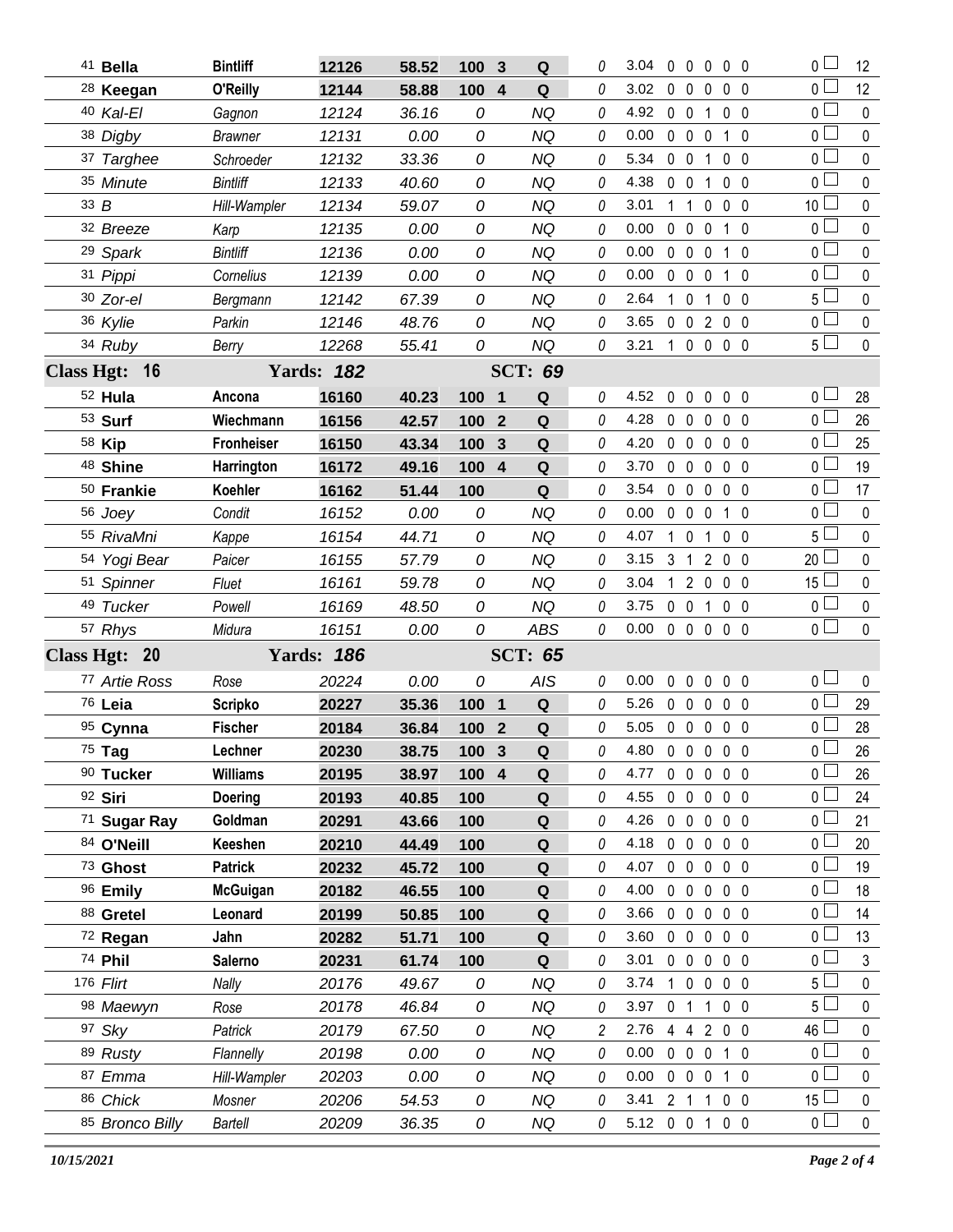| 83 Oskar             | Patrick          | 20211             | 44.51 | 0     | <b>NQ</b>             | 0        | 4.18           | $\mathbf{0}$      | $\mathbf 0$    | $\overline{1}$    | 0 <sub>0</sub> | $\overline{0}$        | 0            |
|----------------------|------------------|-------------------|-------|-------|-----------------------|----------|----------------|-------------------|----------------|-------------------|----------------|-----------------------|--------------|
| 82 Kali              | Egan             | 20215             | 0.00  | 0     | <b>NQ</b>             | 0        | 0.00           |                   |                | 0 0 0 1 0         |                | $\overline{0}$ $\Box$ | 0            |
| 81 Sligo             | Johnston         | 20219             | 42.84 | 0     | <b>NQ</b>             | 0        | 4.34           |                   |                | 0 0 1 0 0         |                | $\overline{0}$        | $\pmb{0}$    |
| 79 Asher             | Scagnelli        | 20221             | 38.57 | 0     | <b>NQ</b>             | 0        | 4.82           |                   |                | 1 0 0 0 0         |                | $5\Box$               | 0            |
| 78 A.V.              | Bridgwood        | 20223             | 0.00  | 0     | <b>NQ</b>             | 0        | 0.00           |                   |                | 0 0 0 1 0         |                | $\overline{0}$        | 0            |
| 94 Shelby            | Terra            | 20189             | 0.00  | 0     | ABS                   | 0        | 0.00           | $0\quad 0$        |                | $\mathbf 0$       | $0\quad 0$     | $\overline{0}$        | $\Omega$     |
| 93 Rugby             | Wisner           | 20192             | 0.00  | 0     | <b>ABS</b>            | 0        | 0.00           | $0\quad 0$        |                | $\mathbf 0$       | $0\quad 0$     | $\overline{0}$        | 0            |
| 91 Sachi             | Kahn             | 20194             | 0.00  | 0     | <b>ABS</b>            | 0        | 0.00           | $0\quad 0$        |                | $0\quad 0\quad 0$ |                | $\overline{0}$        | 0            |
| 80 Mattie            | Gereg            | 20220             | 0.00  | 0     | <b>ABS</b>            | 0        | 0.00           |                   |                | 00000             |                | $\overline{0}$        | $\mathbf 0$  |
| Class Hgt: 24        |                  | <b>Yards: 186</b> |       |       | <b>SCT: 69</b>        |          |                |                   |                |                   |                |                       |              |
| 114 Dublin           | <b>McIlhenny</b> | 24238             | 57.25 | 100 1 | Q                     | 0        | 3.25           |                   |                | $00000$           |                | 0 <sub>0</sub>        | 11           |
| 111 Rainey           | Staub            | 24243             | 40.57 | 0     | <b>NQ</b>             | 0        | 4.58           | $0\quad 0$        |                | $\mathbf{1}$      | 0 <sub>0</sub> | $\overline{0}$        | $\mathbf 0$  |
| 109 Doc              | McIlhenny        | 24247             | 63.50 | 0     | <b>NQ</b>             | $\theta$ | 2.93           | 1                 | $\overline{1}$ | 1                 | $0\quad 0$     | 10 <sup>1</sup>       | 0            |
| 112 Joseph           | Koziatek         | 24241             | 0.00  | 0     | ABS                   | 0        | 0.00           | $0\quad 0\quad 0$ |                |                   | 0 <sub>0</sub> | $\overline{0}$        | $\mathbf 0$  |
| 110 Declan           | Solakian         | 24245             | 0.00  | 0     | ABS                   | $\theta$ | 0.00           |                   |                | $00000$           |                | $\overline{0}$ $\Box$ | $\mathbf 0$  |
|                      |                  |                   |       |       |                       |          |                |                   |                |                   |                |                       |              |
|                      |                  |                   |       |       |                       |          |                |                   |                |                   |                |                       |              |
| <b>FRI-15</b>        | <b>STD</b>       |                   | EX P  |       |                       |          |                |                   |                |                   |                |                       |              |
| RO Call Name         | Handler          | Armband           | Time  |       | Score Place/Qualified | Sec Ovr  | <b>YPS</b>     |                   |                | R W F E T         |                | Total F Tie MachPts   |              |
| Class Hgt: 04        |                  | <b>Yards: 178</b> |       |       | <b>SCT: 81</b>        |          |                |                   |                |                   |                |                       |              |
| <sup>2</sup> Jasmine | Scheiner         | 04250             | 60.99 | 0     | <b>NQ</b>             | 0        | 2.92           |                   |                | 1 0 1 0 0         |                | 5 <sub>1</sub>        | $\mathbf 0$  |
| Class Hgt: 08        |                  | <b>Yards: 178</b> |       |       | <b>SCT: 76</b>        |          |                |                   |                |                   |                |                       |              |
| 26 Quinn             | Pew              | 08251             | 46.36 | 0     | <b>NQ</b>             | 0        | 3.84 0 0 0 0 1 |                   |                |                   |                | 5 <sub>1</sub>        | 0            |
| Class Hgt: 12        |                  | <b>Yards: 182</b> |       |       | <b>SCT: 74</b>        |          |                |                   |                |                   |                |                       |              |
| 47 Cheyenne          | Miller           | 12253             | 43.63 | 0     | <b>NQ</b>             | $\theta$ | 4.17 0 1 0 0 0 |                   |                |                   |                | 5 <sub>1</sub>        | $\mathbf{0}$ |
| Class Hgt: 16        |                  | <b>Yards: 186</b> |       |       | <b>SCT: 70</b>        |          |                |                   |                |                   |                |                       |              |
| 70 Mingo             | <b>Spence</b>    | 16255             | 58.74 | 100 1 | Q                     | 0        | 3.17 0 0 0 0 0 |                   |                |                   |                | 0 <sub>0</sub>        | $\Omega$     |
| Class Hgt: 20        |                  | <b>Yards: 186</b> |       |       | <b>SCT: 74</b>        |          |                |                   |                |                   |                |                       |              |
| 108 Dexter           | Sorosky          | 20258             | 73.36 | 0     | <b>NQ</b>             | 0        | 2.54 3 1 4 0 0 |                   |                |                   |                | $20$ $\Box$           | $\mathbf 0$  |

| <b>Call Name</b><br><b>RO</b> | Handler    | Armband           | Time  | <b>Score</b> | <b>Place/Qualified</b> | Sec Ovr | <b>YPS</b> |          | R W F          |              | Е                 | Total F               | <b>Tie MachPts</b> |
|-------------------------------|------------|-------------------|-------|--------------|------------------------|---------|------------|----------|----------------|--------------|-------------------|-----------------------|--------------------|
| Class Hgt: 04                 |            | <b>Yards: 178</b> |       |              | <b>SCT: 81</b>         |         |            |          |                |              |                   |                       |                    |
| <sup>1</sup> Kendall          | Scheiner   | 04249             | 63.55 | 0            | NQ.                    | 0       | 2.80       | 1        |                | $0\,0\,0\,0$ |                   | 5 <sub>1</sub>        | $\Omega$           |
| Class Hgt: 08                 |            | <b>Yards: 178</b> |       |              | <b>SCT: 76</b>         |         |            |          |                |              |                   |                       |                    |
| <sup>23</sup> Radiance        | Gagnon     | 08065             | 43.15 | 1001         | Q                      | 0       | 4.13       | 0        | $\Omega$       | $\Omega$     | $0\quad 0$        | $\cap$ $\Box$         | 32                 |
| $25$ Epic                     | Harrington | 08057             | 45.74 | 100          | Q<br>$\mathbf{2}$      | 0       | 3.89       | $\Omega$ | $\Omega$       | $\mathsf{O}$ | $0\quad 0$        | 0 <sup>L</sup>        | 30                 |
| <sup>21</sup> Valkyrie        | Heiken     | 08067             | 60.84 | 100          | Q<br>-3                | 0       | 2.93       | $\Omega$ | $\Omega$       | $\Omega$     | $0\quad 0$        | $\cap$ $\Box$         | 15                 |
| 24 Niki                       | Miller     | 08058             | 58.24 | 0            | NQ                     | 0       | 3.06       |          | $\Omega$       | $\Omega$     | $0\quad 0$        | 5 <sub>1</sub>        | $\Omega$           |
| 22 Aeryn                      | Midura     | 08066             | 51.39 | 0            | NQ                     | 0       | 3.46       |          |                |              | 0                 | $15 \Box$             | $\Omega$           |
| Class Hgt: 12                 |            | <b>Yards: 182</b> |       |              | <b>SCT: 74</b>         |         |            |          |                |              |                   |                       |                    |
| 44 Mica                       | Brown      | 12073             | 75.03 | 0            | NQ.                    | 1       | 2.43       | 4        | $\mathcal{P}$  |              | 100               | 33 <sup>1</sup>       | $\Omega$           |
| 46 Rave                       | Berry      | 12068             | 0.00  | 0            | ABS                    | 0       | 0.00       | $\Omega$ | $\overline{0}$ |              | $0\quad 0\quad 0$ | $\overline{0}$ $\Box$ | $\Omega$           |
| 45 Frankie                    | Saraceni   | 12071             | 0.00  | 0            | ABS                    | 0       | 0.00       | $\Omega$ | $\Omega$       | $\Omega$     | $0\quad 0$        | 0 <sub>0</sub>        | $\Omega$           |
| 16<br><b>Class Hgt:</b>       |            | <b>Yards: 186</b> |       |              | <b>SCT: 70</b>         |         |            |          |                |              |                   |                       |                    |